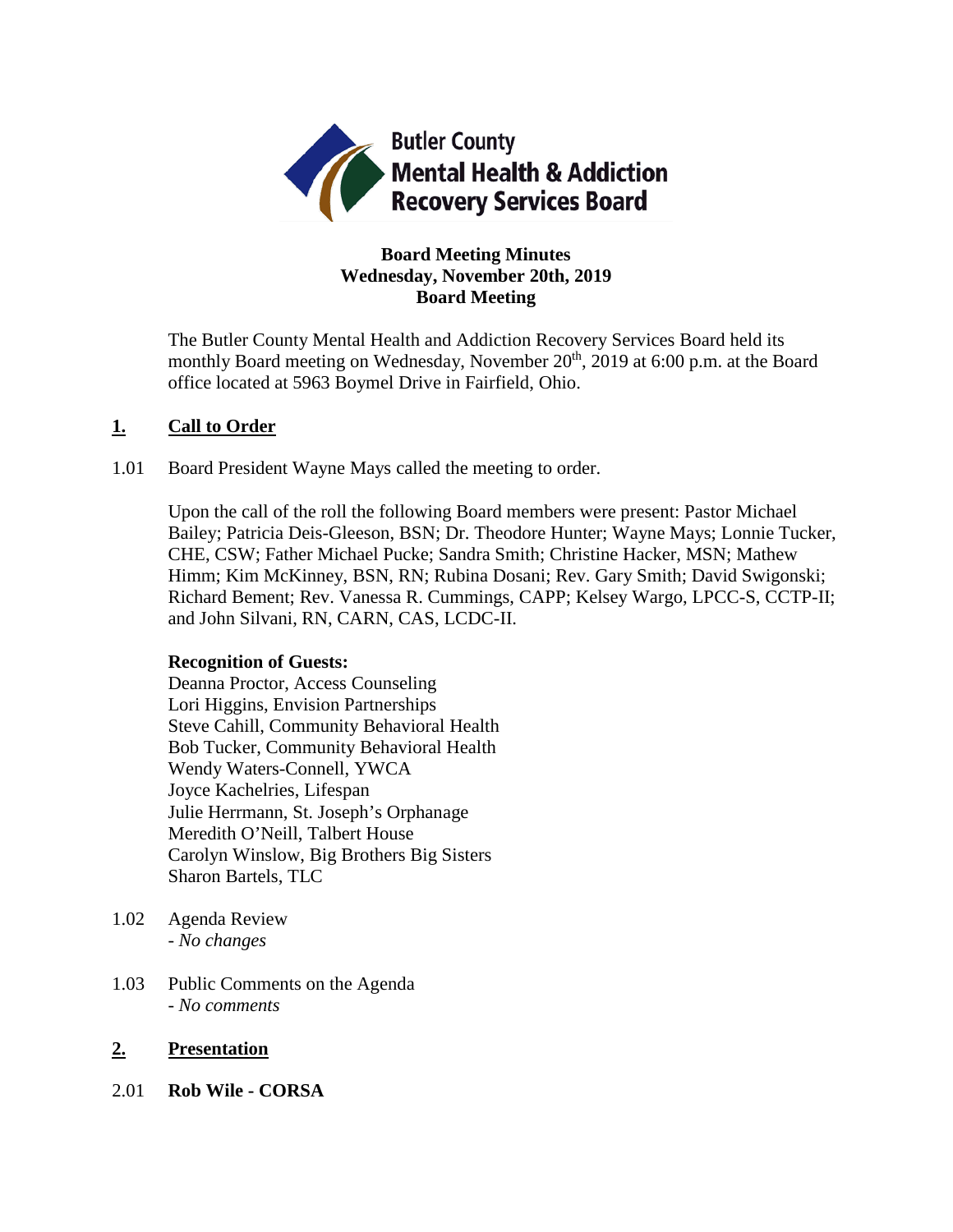Rob Wile from United Heartland Insurance Agencies gave a presentation on the County Risk Sharing Authority (CORSA), and the principles of governing board member's liability. While doing so they reviewed governing board members duties of diligence, loyalty and obedience as well as provided a review of immunity provisions defined by state statutes and allegations of gross negligence. An in-depth explanation of the Board's CORSA insurance coverage was provided and questions and answers ensued following the presentation. The levels were reviewed with the Board as per policy. The levels have remained the same as last year per the recommendation of the Board's insurance company.

# **3. Correspondence**

# 3.01 **Butler Behavioral Health Letter**

The Board received a letter from Butler Behavioral Health requesting additional funding in the amount of \$260,000 for coordination and support services.

### 3.02 **Community Behavioral Health Letter**

The Board received a letter from Community Behavioral Health requesting additional funding in the amount of \$68,178.42 for infrastructure failures, which caused them to close residential rooms to ensure client safety that reduced revenue and created a financial hardship for the Greater Miami Services program at Fort Hamilton Hospital.

### 3.03 **Transitional Living Letter**

The Board received a letter from Transitional Living requesting additional funding for \$102,000 due to subsidy shortage.

### **4. Board Communication & Announcements**

### 4.01 Executive Director's Report

### I. **New Board Member Appreciation Night**

Dr. Rasmus shared that November is new board member appreciation night. This is why food and beverages are being provided at this meeting.

### II. **Statewide Levy Update**

Dr. Rasmus shared the November 2019 Election county levy results from Boards across the state.

### III. **State Funding Update**

ODMHAS is slated to allocate 18 million dollars in K-12 prevention funds for FY2020-2021. Butler County is supposed to receive \$556,906. There was a webinar November 19 discussing these funds. The Board is required to submit a letter of intent by November  $29<sup>th</sup>$ , in order to take on the role of facilitator for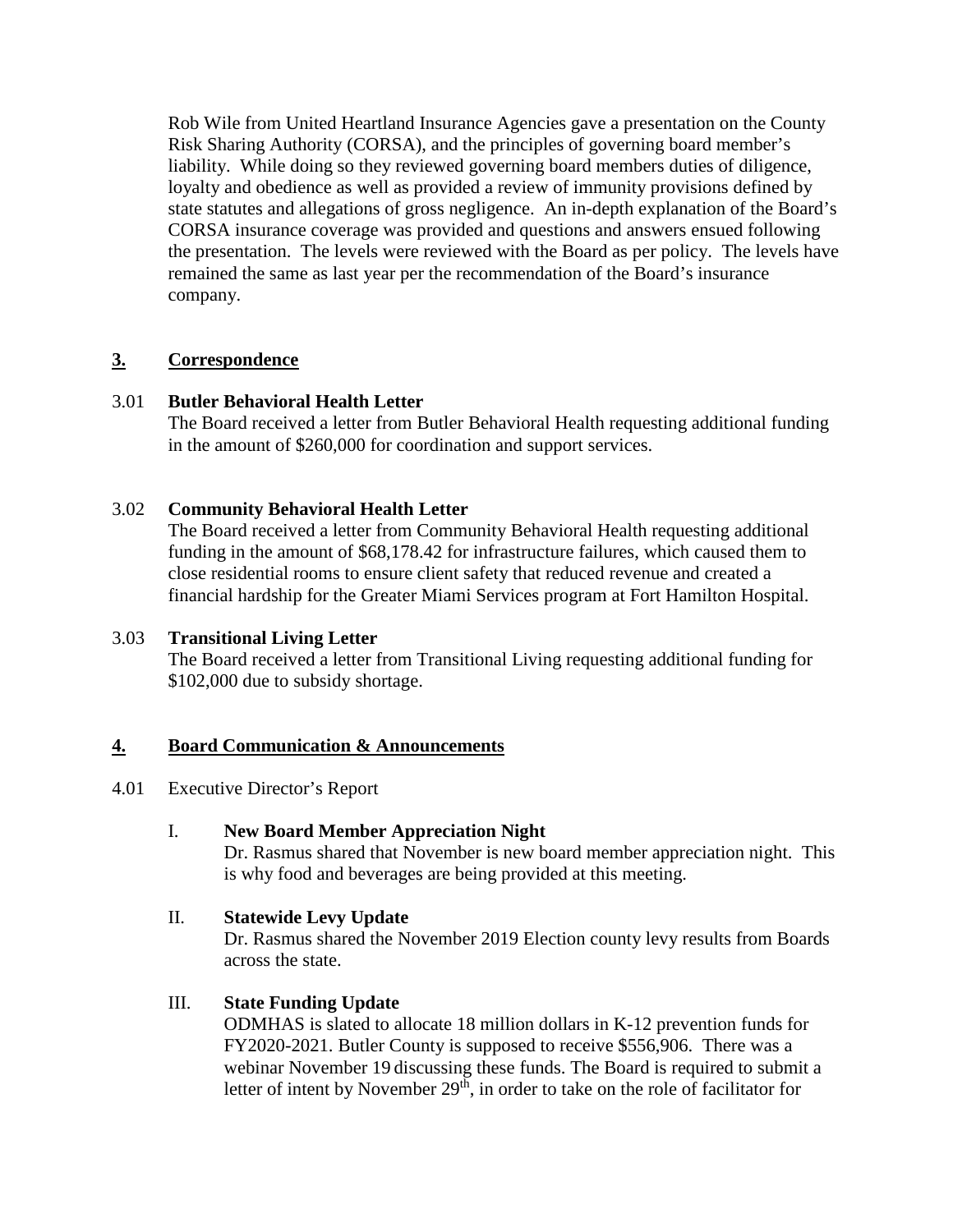these funds. A planning committee needs to be identified. Furthermore, an assessment webinar will be provided by ODMHAS on December  $3<sup>rd</sup>$  and a plan of action will be taken. The allocation of the \$556,906 in FY2020 is half is to be received in December 2019 and half will be received after all of plan of action from the school systems are received.

- IV. **Article, "Seven Mile medical pot dispensary set opening date for this week," Callahan, D. (2019, October 22) Retrieved from** [https://www.journal](https://www.journal-news.com/news/local/seven-mile-medical-pot-dispensary-sets-opening-date-for-this-week/I0OCUJogXIGnNN0WhnslDP/?fbclid=IwAR25-1KItSMGDxnPKU5KKsSQ9y_YkdoOJgjv3h8q5f6ueiQoGA3yZusgy0A)[news.com/news/local/seven-mile-medical-pot-dispensary-sets-opening-date-for](https://www.journal-news.com/news/local/seven-mile-medical-pot-dispensary-sets-opening-date-for-this-week/I0OCUJogXIGnNN0WhnslDP/?fbclid=IwAR25-1KItSMGDxnPKU5KKsSQ9y_YkdoOJgjv3h8q5f6ueiQoGA3yZusgy0A)[this-week/I0OCUJogXIGnNN0WhnslDP/?fbclid=IwAR25-](https://www.journal-news.com/news/local/seven-mile-medical-pot-dispensary-sets-opening-date-for-this-week/I0OCUJogXIGnNN0WhnslDP/?fbclid=IwAR25-1KItSMGDxnPKU5KKsSQ9y_YkdoOJgjv3h8q5f6ueiQoGA3yZusgy0A) [1KItSMGDxnPKU5KKsSQ9y\\_YkdoOJgjv3h8q5f6ueiQoGA3yZusgy0A](https://www.journal-news.com/news/local/seven-mile-medical-pot-dispensary-sets-opening-date-for-this-week/I0OCUJogXIGnNN0WhnslDP/?fbclid=IwAR25-1KItSMGDxnPKU5KKsSQ9y_YkdoOJgjv3h8q5f6ueiQoGA3yZusgy0A) The Seven Mile medical pot dispensary opened Thursday, October 24th. The state approved provisional licenses for 56 dispensaries across the state this past summer, including two in Butler County.
- V. **"Lung Injury Associates with Electronic Cigarette, or Vaping" (2019), Retrieved from Kiesewetter, S. (2019, October 8) Retrieved from**  [https://interactives.nejm.org/ile/cdc\\_vaping/index.html](https://interactives.nejm.org/ile/cdc_vaping/index.html) Center for Disease Control issued statistics for lung injuries associated with electronic cigarettes and vaping up to November 2019. There were 2,290 reported cases and 47 deaths. 68% were male. 38% were between the ages of 18- 24. 83% reported the use of products containing THC.
- VI. **Article, "How the End of Daylight Savings Time Can Affect Your Health, " Shannon-Karasik, C. (2019, October 31) Retrieved from**  [https://www.instyle.com/beauty/health-fitness/daylight-saving-time-ending](https://www.instyle.com/beauty/health-fitness/daylight-saving-time-ending-health-risks)[health-risks](https://www.instyle.com/beauty/health-fitness/daylight-saving-time-ending-health-risks)

Currently 70 countries participate in Daylight Savings Time (DST), several are pushing to end the practice citing unpopularity and public health concerns. A 2016 study published in Epidemiology showed that depression diagnoses have a tendency to spike as people make the transition out of DST and into Standard Time. This could be related to a larger condition called Seasonal Affective Disorder (SAD), where people notice an increase of depressive symptoms in early fall or winter which is linked to decreased exposure to light.

VII. **Schneider, Kirk J. "The U.S. Needs a Mental Czar," Scientific American, vol. 321, no. 5, Nov. 2019, doi:10.1038/scientificamerican1119-12**

According to recent surveys, rates of depression, anxiety and opioid addiction in the U.S. are higher, especially among the youth. A survey published in January 2019 by the California Health Care Foundation and the Kaiser Family Foundation found that more than half of those surveyed thought their communities lacked adequate mental health care providers and that most people with mental health conditions are unable to get needed services. This is an indication that there is a gap in state and federal oversight of public mental health. Currently, the federal office of the surgeon general oversees operations of the U.S. Public Health Service, which communicates health recommendations to the public. There is not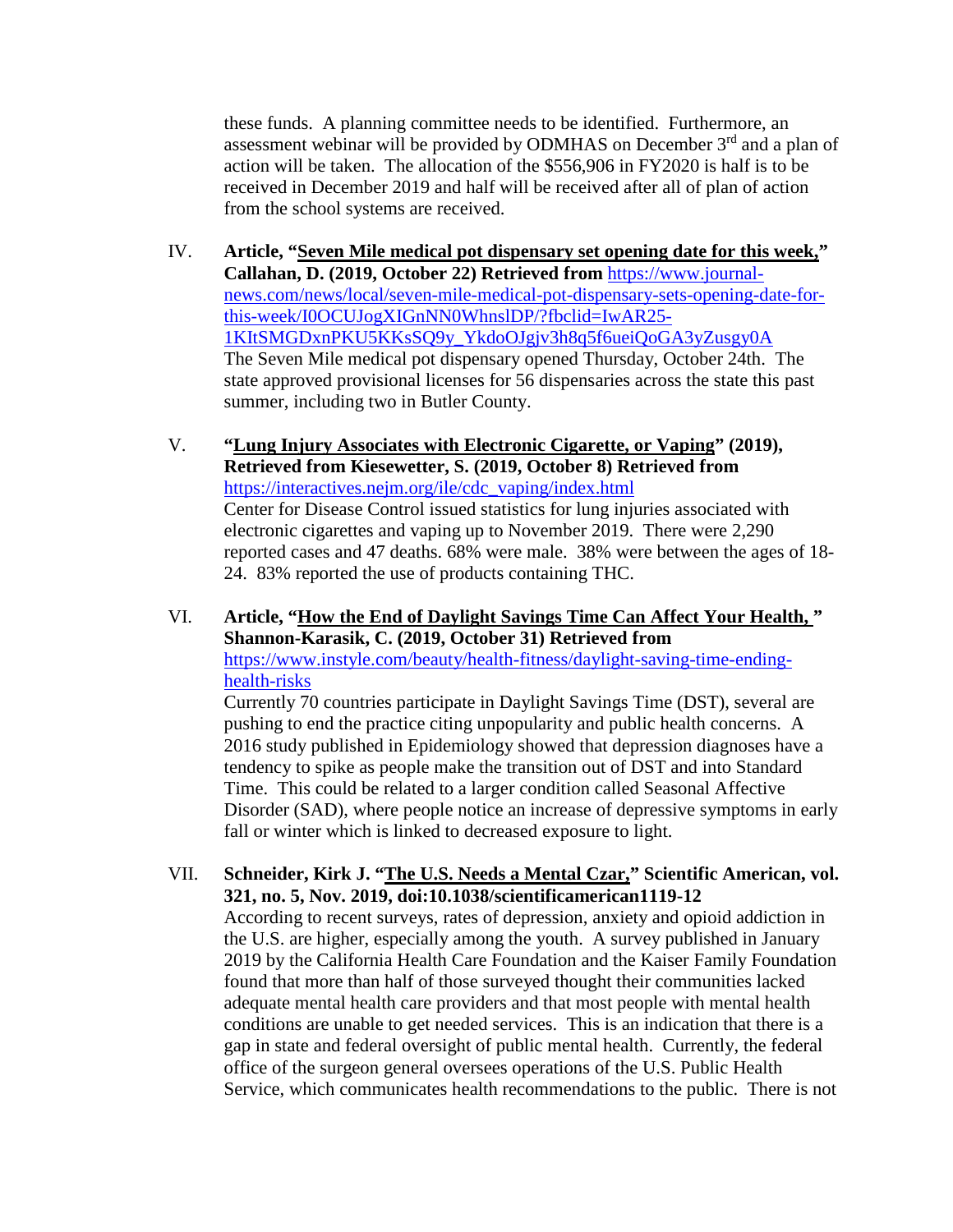a position currently for an office dedicated to public mental health. This position would be nominated by the president and would send a message to the public that mental health is an important issue.

### VIII. **NAMI's Medicaid Eligibility Booklet**

NAMI Ohio developed a booklet to assist adult mental health clients, family members and case managers access and maintain Medicaid, Social Security Income (SSI) and Social Security Disability Insurance (SSDI) benefits.

# IX. **Board Member Retreat**

A Board member retreat in 2020 was discussed. Previous suggested training topics were media, social media training, public relations, and levy education.

# X. **Board Name Change**

The strategic plan lists an objective concerning a board name change. Dean Langevin, the Board PR consultant, has talked about changing the name to something shorter.

# XI. **Homeless count**

Ohio Balance of State Continuum of Care (BOSCOC) will be taking a Point-in-Time Count in January. Volunteers will be counting the homeless in Butler County.

# **5. Consent Agenda**

### 5.01 Consent Agenda Items

- A. October Board Meeting Minutes
- B. October Executive Committee Meeting Minutes
- C. November ARS Meeting Minutes
- D. November MH Meeting Minutes

*Dr. Hunter motioned to approve the items in the consent agenda. Ms. Deis-Gleeson seconded the motion. The vote carried the motion.*

### **6. Review of Committee Meetings**

- 6.01 MH Committee November Meeting Review Ms. Hacker gave a brief update on the MH Committee Meeting activities this month.
- 6.02 ARS Committee November Meeting Review Mr. Himm gave a brief update on the ARS Committee meeting activities this month.

### **7. New Business**

### 7.01 **September Board Fiscal Report**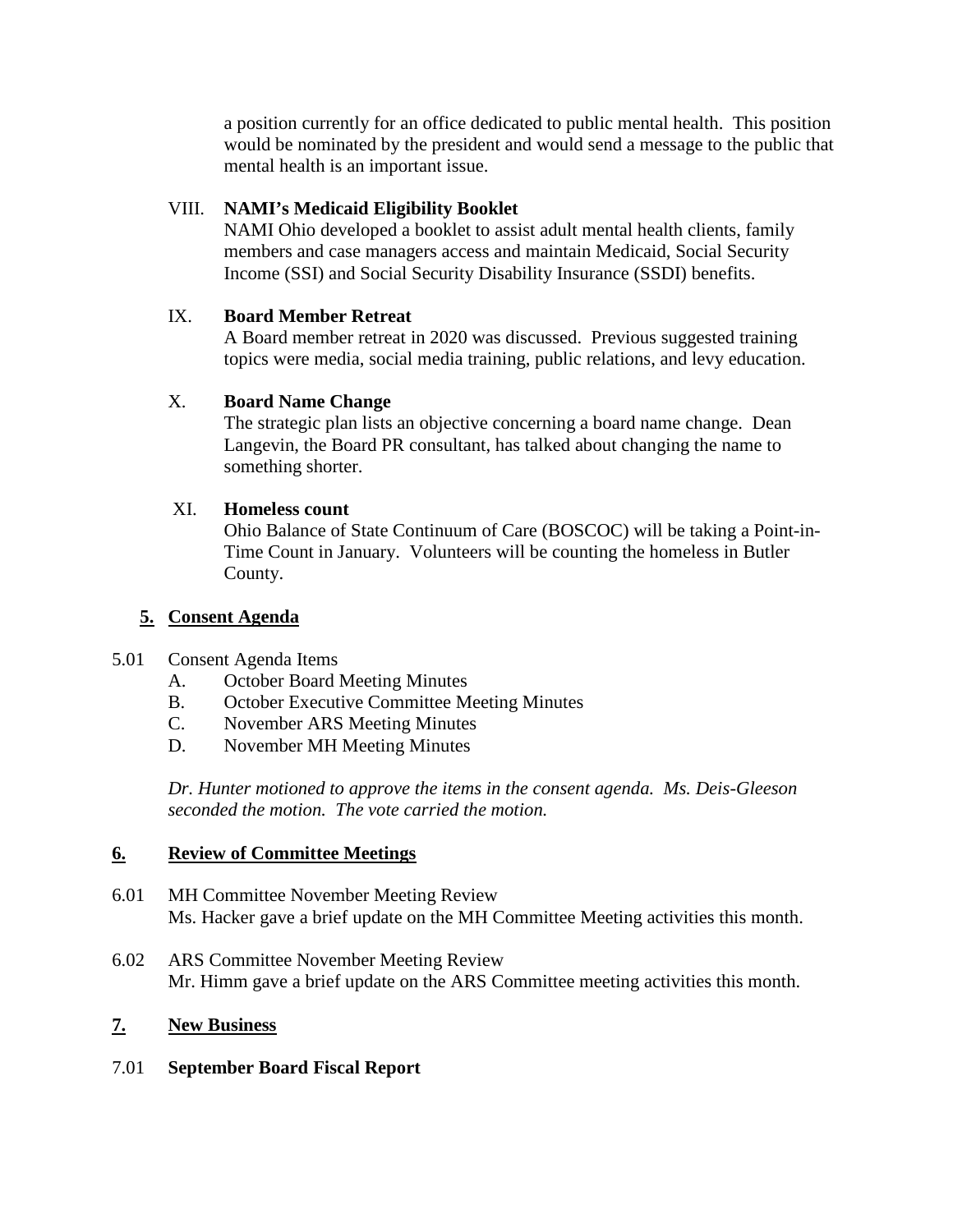Mr. Rhodus shared the September Fiscal Report. The total funds collected were \$4,989,096, total administration expenditures were \$421,903, contract payments were \$2,335,997, with a current cash balance of \$21,596,104.

*Mr. Tucker motioned to approve the September Fiscal Report. Rev. Cummings seconded the motion. The vote carried the motion.*

#### 7.02 **Budget Revisions**

**Access Counseling** – Board requested increase of \$487,500 due to State Opiate Response Funding Year 2: MAT \$93,750, Housing \$112,500, and SW Collaborative Syringe Exchange \$281,250. The contract is not to exceed \$1,600,290. They did not pass their scorecard requirements.

**Butler Behavioral Health** – Agency requested budget revision increase of \$40,000 for Coordination & Support. The contract is not to exceed \$1,991,507.

**Community Behavioral Health** – Board requested budget revision increase of \$356,250 due to State Opiate Response Funding Year 2: Jail Services \$168,750, Housing \$112,500, Peer Support \$75,000. The contract is not to exceed \$4,443,583.

**Sojourner Recovery** – Board Requested revisions. Converting a State Women's pass through grant to provider and reducing the contract by \$311,567. Reducing State Opiate Response YR 1 funding by \$73,035 for the reason of nonuse of funds. Increase of \$120,000 due to State Opiate Response YR 2 funding. Increase of \$45,900 due to State Recovery Housing Operating new funding. Contract not to exceed \$1,644,855.

*Ms. Hacker motioned to approve the Budget Revisions. Dr. Hunter seconded the motion. The vote carried the motion.*

#### 7.03 **Reasonable Accommodations Policy**

In compliance with the culture of quality, Jennifer Coats updated the Reasonable Accommodations policy.

*Mr. Himm motioned to approve the Reasonable Accommodations Policy. Mr. Swigonski seconded the motion. The vote carried the motion.*

#### 7.04 **Website Posting Policy**

In compliance with the culture of quality, Lauren Costello, the IT Lead for the Board, updated the Website posting policy.

*Mr. Tucker motioned to approve the Website Posting Policy. Ms. Hacker seconded the motion. The vote carried the motion.*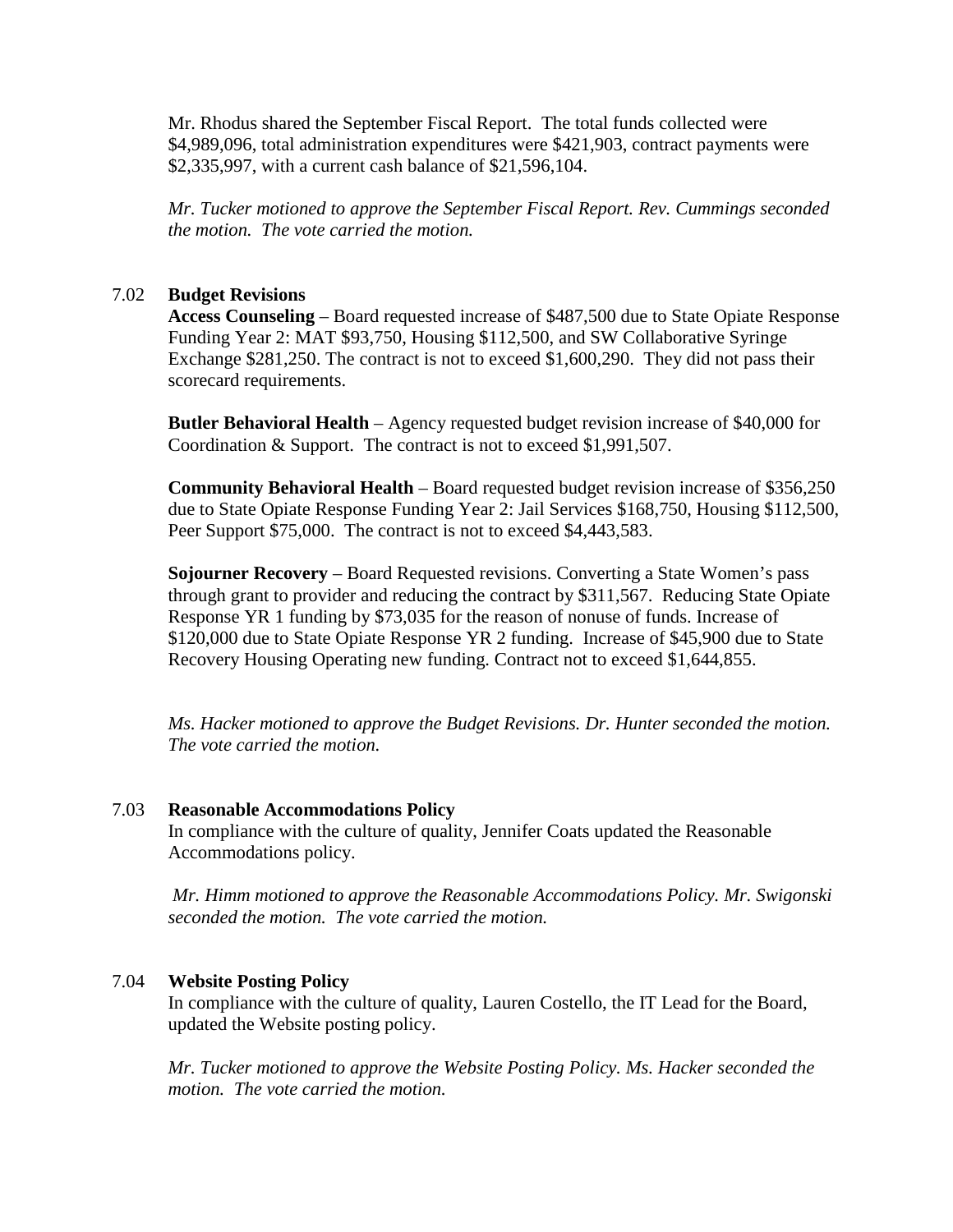#### 7.05 **Marketing Campaign Proposal**

Synergistic Designs, LLC has created a videography and marketing strategy proposal in the amount of \$25,000 with the key objectives being a series of awareness videos and providing a marketing strategy to the Butler County Mental Health & Addiction Recovery Services Board (BCMHARSB).

*Mr. Himm motioned to approve the Marketing Campaign Proposal. Ms. McKinney seconded the motion. The vote carried the motion.*

#### 7.06 **Brightview Agreement**

Brightview is an extended care facility that provides treatment resources and connects Butler County residents who have a history of opiate use disorder to the appropriate level of treatment. The agreement is in the amount \$10,000 until November 30, 2020.

*Ms. Deis-Gleeson motioned to approve the Brightview Agreement. Ms. Hacker seconded the motion. Mr. Tucker abstained from the vote. The vote carried the motion.*

#### 7.07 **SW Collaborative MOU**

The Southwest Collaborative Memorandum of Understanding is the allocation of unspent carryover funds from 2019 for Crisis Stabilization Center and Withdrawal Management Center in the amount \$340,000. It will be distributed between Butler, Brown, Clermont, Preble, Warren and Clinton County Boards.

*Mr. Tucker motioned to approve the Southwest Collaborative Memorandum of Understanding. Ms. Hacker seconded the motion. The vote carried the motion.*

#### 7.08 **Health Officer Approval**

Per ORC 5122.01 and 5122.10, the Board offered the Health Officer training in November, which outlines the duties of a health officer in the State of Ohio. The Board must approve the list of health officer candidates that have successfully completed the training in order to provide crisis "holds" in Butler County.

*Ms. Swigonski motioned to approve the Health Officer Approval. Rev. Cummings seconded the motion. The vote carried the motion.*

#### 7.9 **Internal Scorecard**

The Board's internal scorecard was created by Tiffany Lombardo and managed by Joanna Lowry and Ellen Harvey was presented to the Board for information only. It was developed to meet our Board strategic plan and to meet our Culture of Quality (COQ) standards.

#### 7.10 **CBH Program Narrative**